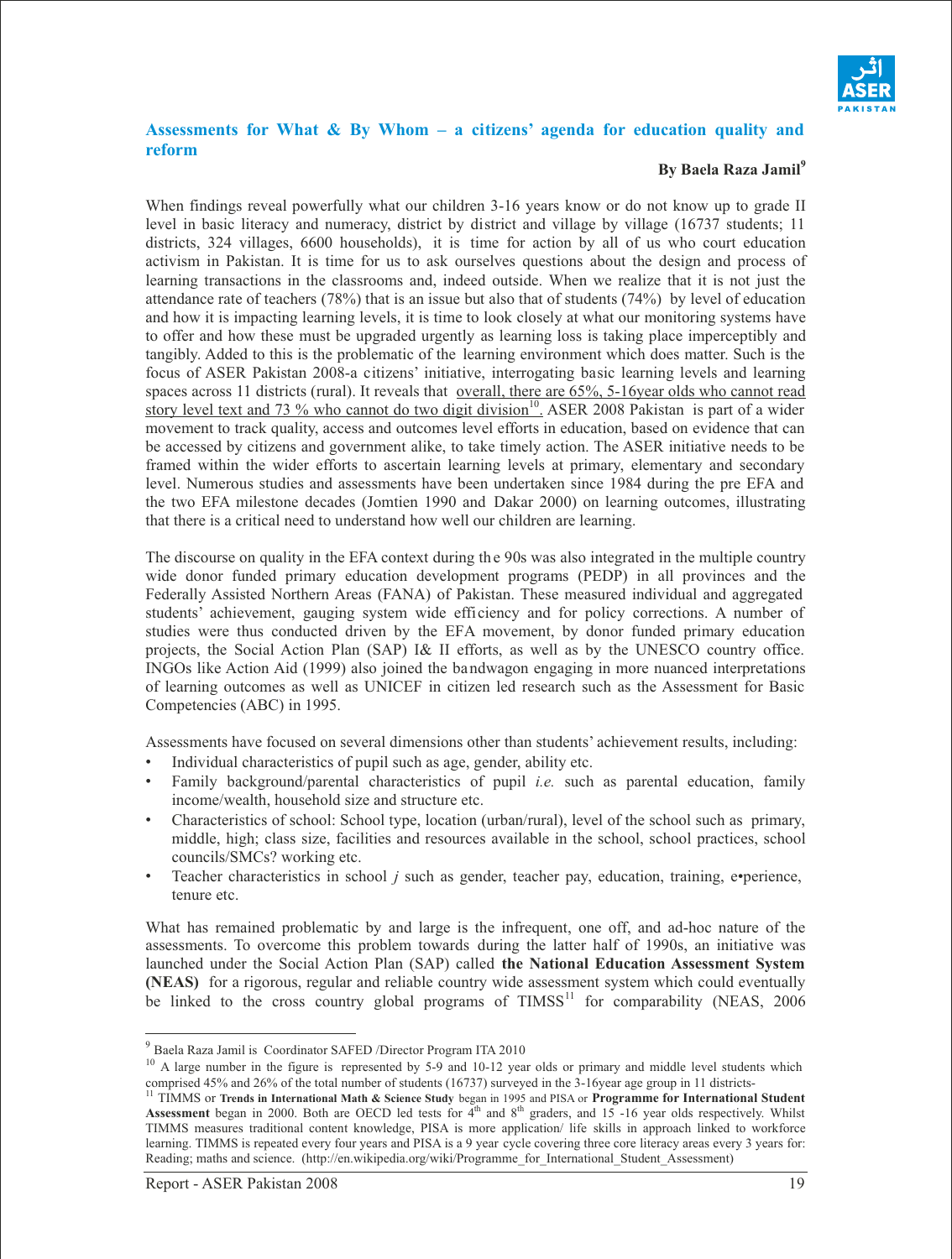

www.neas.org.pk). NEAS has completed four rounds of two-stage stratified random cluster sample (gender and location) testing grades 4 and 8 children (17000- 15000) in core subjects of Core Subjects of mathematics, science, social science and language. The results reveal that, children by and large are performing well below the mean of 500. NE AS is now an institutionalized entity widely supported at the policy evil National Education Policy 1998-2010 and ESR Action Plan 2001-2005, with 9 outposts across the country. The parent wing for NEAS at the Ministry of Education is now the Policy & Planning Wing. Prior to that, NEAS was under the Projects Wing. and the Curriculum Wing respectively.

**In 2006 the Punjab Examination Commission was established by the** Government of Punjab to track achievement results of public funded students for grades 5 & 8 on a regular basis (public sector and Punjab Education Foundation schools). Its core focal tiers are the office of the Directorate of Public Instruction Elementary Education at the provincial level, the Directorate of Staff Development for quality feedback and teacher preparation and the district level offices. PEC awaits decision on its autonomous status by the Provincial Assembly (www.pec.org.pk). PEC is not a sample based test but like the census accounts for each and every student for the target grades (5 and 8) annual examinations. In its most recent round of examination (academic year 2009-10) it reached out to 2.2 million students across the province. Results for grade 8 and 5 in 2008 and 2009 reveal dramatic changes. Whilst for grade 8 they reveal a decrease in achievement from 63% 2008 to 55% in 2009 , for Grade 5 results reveal that students' overall pass rate increased dramatically from 28% in 2008 to 47% across all districts in 2009.

**Citizen led – Regional Inspired Initiatives –** Annual Status of Education Report (ASER) Pakistan 2008 - A pilot in 11 districts (rural) is positioned for scaling up across Pakistan in 2010. ASER is planned as a multi-year citizen led effort to mobilize from households across rural Pakistan information on what children of ages 3-16 know at the grade 2 level covering reading, comprehension and basic numeracy. The purpose of the ASER 2008's rapid assessment survey in rural areas is twofold: i) To get reliable estimates of the status of children's schooling and basic learning ii)To measure the change in these basic learning and school statistics.

Each year a core set of questions regarding schooling status and basic learning levels remains the same. However a set of new questions are added for exploring different dimensions of schooling and learning in the elementary stage. One government school and perhaps one private school if available in each sampled villages will be visited during ASER Survey. The villages are selected randomly using the village directory of the latest Census (1998). The sampling was done using the PPS (Probability Proportional to Size Sampling) technique. This method allows villages with larger populations to have a higher chance of being selected in the sample. Information on 16737 children was collected during the survey in 11 districts with 330 villages and 6600 households were surveyed. Our sample consists of 55.6% male and 44.4% female children.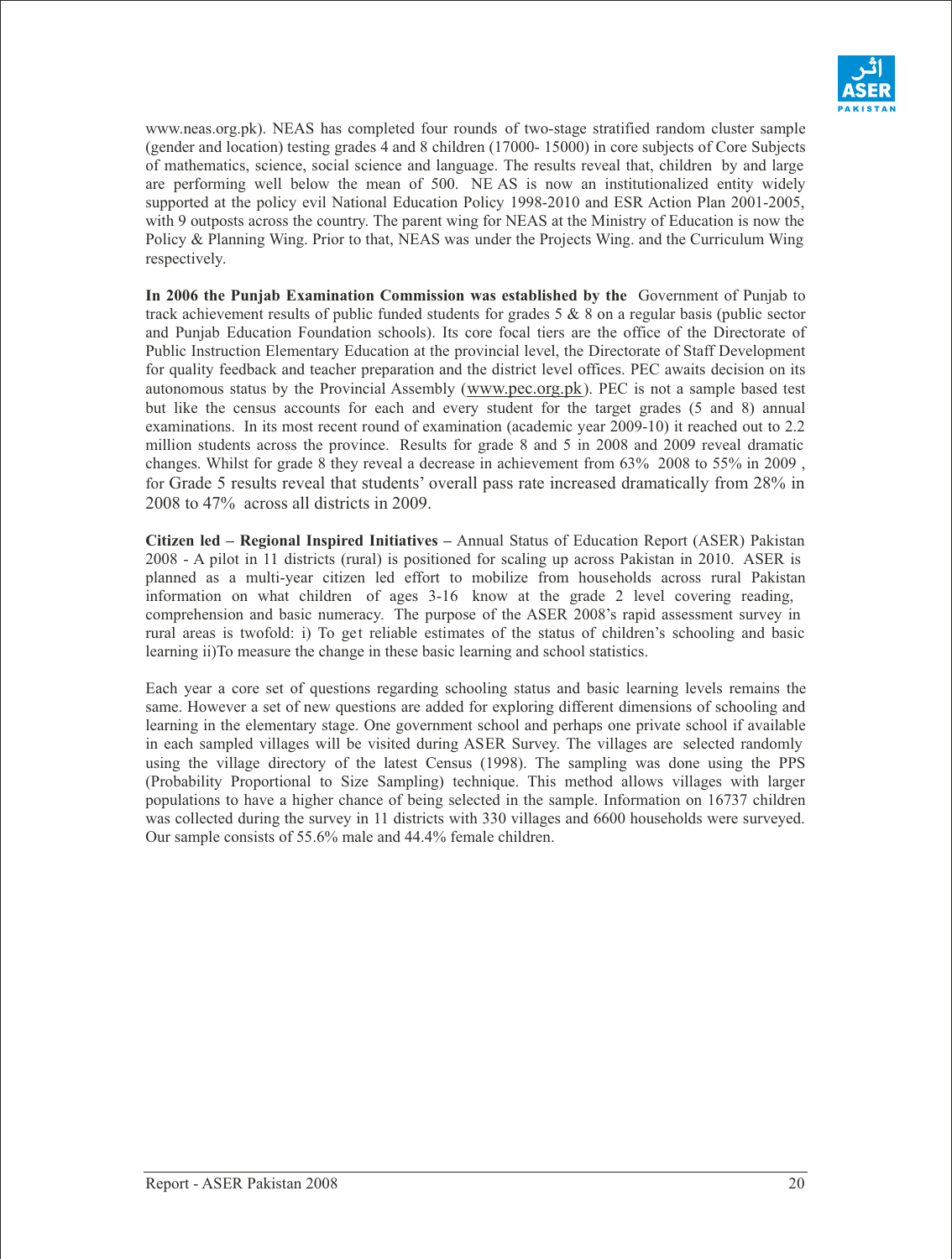

*Learning and Educational Achievement in Punjab Schools* **(LEAPS)** 2007

*Box: 1- An Influential Study on Assessment by the World Bank in Punjab titled Learning and Educational Achievement in Punjab Schools* **(LEAPS)** was conducted from 2003-2007 covering three districts of Attock, Faisalabad and Rahim Yar Khan. LEAP was undertaken by a World Bank commissioned team. It compared and contrasted public and private schools for grade 3 students in Maths, Urdu and English addressing three critical needs: i) filling the current informational void on what children are **learning** in Pakistani schools(in English, Mathematics and Urdu); ii) provide insights into the child's complete **educational environment,** collecting information on schools, teachers, and households and iii) examine the structure of **educational decisions** and outcomes in villages with private schools.

**Sample Size:** *The LEAPS surveys exploring the production function approach on education quality, were conducted in 112 villages in* the 3 districts of Punjab. Villages were chosen randomly from a list of villages *with at least one private school* according to the 2000 census of private schools.

The survey covered 812 government and private schools, 12,000 students (in 2003) 5,000 teachers and 2,000 households.

**Instruments:** a) **School Survey** b) **Teacher Survey** c) **Child Test:** All children in grade 3 in Urdu, Mathematics, and English. d) **Household Survey** for 1,800 households in the sampled villages, with a special focus on households with grade 3 students.

# **LEAPS (2007) Key Findings:**

- Children are performing significantly below curricular standards. A majority of children cannot answer simple questions in Mathematics, Urdu, and English.
- By the end of Class 3 many children have not mastered the Class 1 curriculum in Mathematics and a majority has not mastered the Class 2 curriculum.
- By the end of Class 3, just over 50 percent of the tested children have fully mastered the Mathematics curriculum for grade-I.
- Students answered approximately 30 percent of the questions correctly in each subject? indicating that majority of exam questions were above the ability of most students.
- Children in private schools scored significantly higher than those in government schools, coming from the same village.

Many of the learning outcomes from LEAPs resonate the recent citizen led survey of 11 districts under ASER Pakistan 2008 (see main report)

**ASER Pakistan 2008** has only completed its pilot phase. It promises to be a robust tool for rural areas. Its limitation is thus far its extension to urban areas, where as the other studies reveal learning levels are higher and where almost 35% of the country's population resides. Nonetheless it is a powerful tool led by citizens for the majority of the population if undertaken annually in a time-bound fashion as indeed is undertaken by ASER Centre and Pratham India since 2005.

ASER Pakistan 2008 - Positive lessons learnt were

- Data trends on education indicators in rural areas corroborate with the annual Pakistan Social Living Measurement survey (PSLMs) data - in so me areas improvements are noted (drop outs).
- Good support from the local people in villages to ASER Pakistan, many signed up as volunteers for the next round of ASER - ASER 2008 became a mobilization campaign ? tremendous positive energy by the people. It was not about government critique but a strong desire to know what /how much their children learn?
- A source of empowerment for local people, creating ownership and credibility of the process.
- Many organizations who learnt the ASER methodology have actively practiced it intensively in formal and non-formal programs to measure learning baselines and diagnose quality interventions to improve learning outcomes - this is a positive practice.
- There is a big demand for ASER Pakistan, if it is predictable and regular influenced largely by what ASER India has been able to achieve.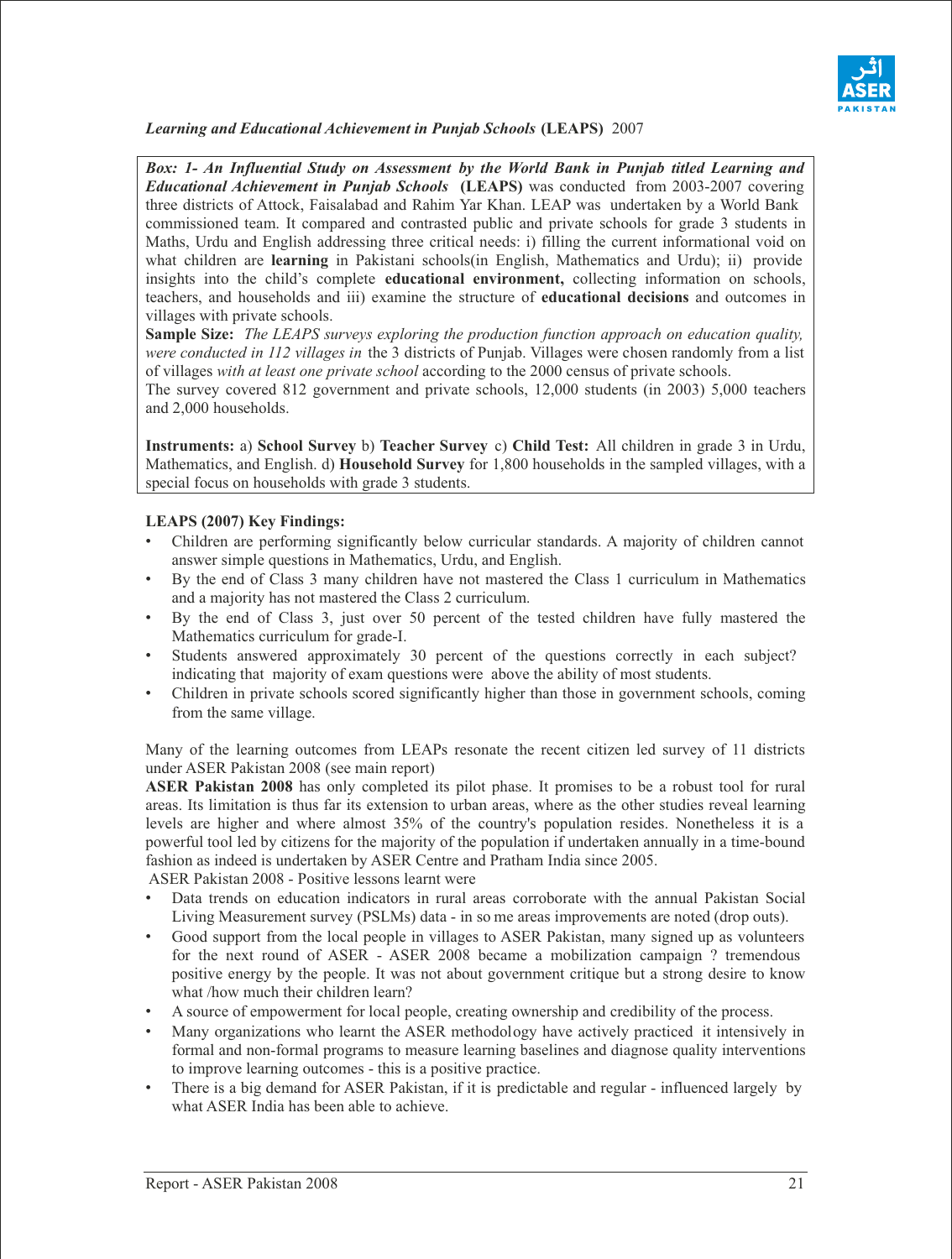

# **Challenges for ASER Pakistan**

- A scaled up initiative cannot be sustained randomly through statements of intent by civil society organizations but they need to walk the talk and earmark resources for such an effort.
- Timelines are critical for an efficient and effective ASER Pakistan NWFP- Balochistan and Sindh counterparts made many promises until March 2009. Sometime data retrieval became an issue as NGOs got busy with other 'priority projects'. It was not until June - July 2009 that the data was fully retrieved!
- With multiple partners funding their own ASER survey, sensitivity to timing was missing, the SAFED secretariat managing ASER Pakistan had no choice, but to wait.
- Funding was a major constraint for local partners (both strong and weak) There is limited culture of doing things with 'own resources' only through donor supported projects.
- Volunteers were not tapped optimally through colleges /universities/media often through local CSOs.
- Finding technical experts was difficult without funding in ASER Pakistan Secretariat at SAFED.

#### **Conclusions:**

The good news is that there has been a consistent interest and engagement with assessment and learning achievements in Pakistan nuanced across public and private sectors, since the last 25, albeit amongst restricted audiences. A significant portion of this may well be donor led, using mostly public sector institutions combining the objectives of national capacity building and stakeholder ownership.

There is a growing trend of well documented studies providing a rich source of learning material on the subject not just in Pakistan but in South Asia (ASER 2005-2009; Probe Report 1999; Bangladesh Education Watch (annual); Aslam & Kingdon 2008, Kingdon 2008; Rukmini & Kingdon 2009). There is also evidence of emerging learning belts within and across regions (SAFED, RECOUP<sup>12</sup>; and  $CREATE<sup>13</sup>$ ). However, the audience is yet to multiply and reach decision makers where it matters most; the school, district/field teams, provincial and national tiers, to address quality, equity and access with transition from level to the next.

New citizen led initiatives inspired from within the South Asian/Africa regions are finding partners in Pakistan (ASER India/UWEZO East Africa). ASER Pakistan 2008 by the South Asia Forum for Education Development (SAFED) supported by Idara-e-Taleem-o-Aagahi (ITA) www.safedafed.org is such an initiative. If ASER Pakistan is implemented over the next five years annually 2010 to 2015, it promises to provide a rich source of replicable and predictable data on what and how students (3-16 years) are learning across all systems of learning across rural Pakistan.

There are a number of critical issues that need to be urgently addressed. These are:

**Institutionalization of Efforts: An institutionalized presence and complementarity** is needed for country or province wide large scale assessments for NEAS, PEC or ASER.

**Strategies for improving learning outcomes:** There is an urgency to e•plore how students learn more effectively through stronger teaching methods and how this is to be reflected in teacher education approaches/policies.

**Public vs. Private or Public & Private**: What can be done to emulate characteristics of private sector management in public sector schools for improved learning outcomes, ensuring that the public sector facilities are not destined to poor learning outcomes, but public and private sectors may learn to complement each other in the silent emergency of education in Pakistan?

 $\overline{a}$ 

<sup>&</sup>lt;sup>12</sup> Research Consortium on Educational Outcomes and Poverty (RECOUP) RECOUP is a research partnership of seven institutions in the UK, Africa and South Asia funded by the UK Department for International Development (DFID) and led by the University of Cambridge.( http://recoup.educ.cam.ac.uk)

<sup>13</sup> **The Consortium for Research on Educational Access, Transitions and Equity (CREATE)** is a multi-country research program, funded by the UK Department for International Development (DFID) (www.create-rpc.org)